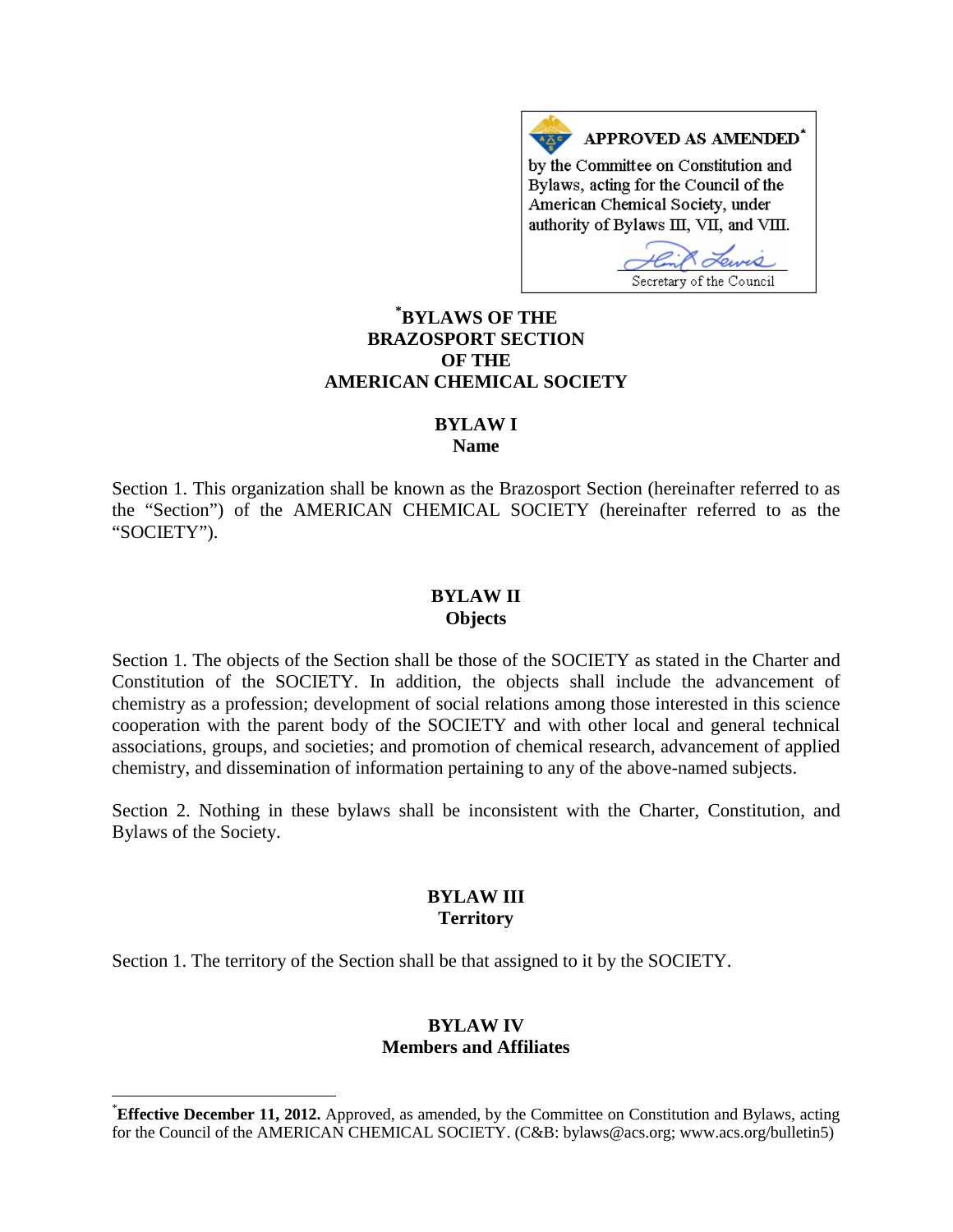Section l. The rolls of the Section shall include those MEMBERS, STUDENT MEMBERS, and Society Affiliates of the SOCIETY residing within the territory of the Section. Any exceptions to this rule shall be made in conformity with the Constitution and Bylaws of the SOCIETY.

Section 2. MEMBERS and STUDENT MEMBERS shall have such rights and privileges as are accorded them by the Constitution and Bylaws of the SOCIETY.

Section 3. The Section may have Local Section Affiliates as authorized in the Constitution and Bylaws of the SOCIETY.

Section 4. Society Affiliates and Local Section Affiliates may not vote for or hold an elective position of the Section, vote on Articles of Incorporation or bylaws of the Section, or serve as voting members of the Executive Committee. Society Affiliates may be appointed as Committee Chairs and may serve on the Executive Committee in a non-voting capacity.

## **BYLAW V Dues**

Section 1. All members and assigned Society Affiliates of the Section may be requested to pay such voluntary annual Section dues as may be set by the Executive Committee in an amount not to exceed 10 percent of the member's SOCIETY dues.

Section 2. The annual dues of Local Section Affiliates shall be set by the Executive Committee in accordance with the Constitution and Bylaws of the SOCIETY.

Section 3. Special assessments may be levied by the Section as authorized by the Executive Committee**.**

## **BYLAW VI Organization**

Section 1. The elective officers of the Section shall be members of the SOCIETY and the Section, and shall consist of a Chair, a Chair-Elect, a Secretary, a Treasurer, and two Section Directors. The Secretary and Treasurer positions may be held by the same person. The Section shall have Councilors and Alternate Councilors as provided in the Constitution and Bylaws of the SOCIETY.

Section 2. The Executive Committee shall consist of all elected officers, Councilors and Alternate Councilors, the Immediate Past Chair of the Section, and the designated representative of each authorized special interest group.

## **BYLAW VII Election of Officers**

Section 1. All officers, other than Directors, shall be elected to serve for a period of one year or until their successors qualify, and normally shall take office on January 1.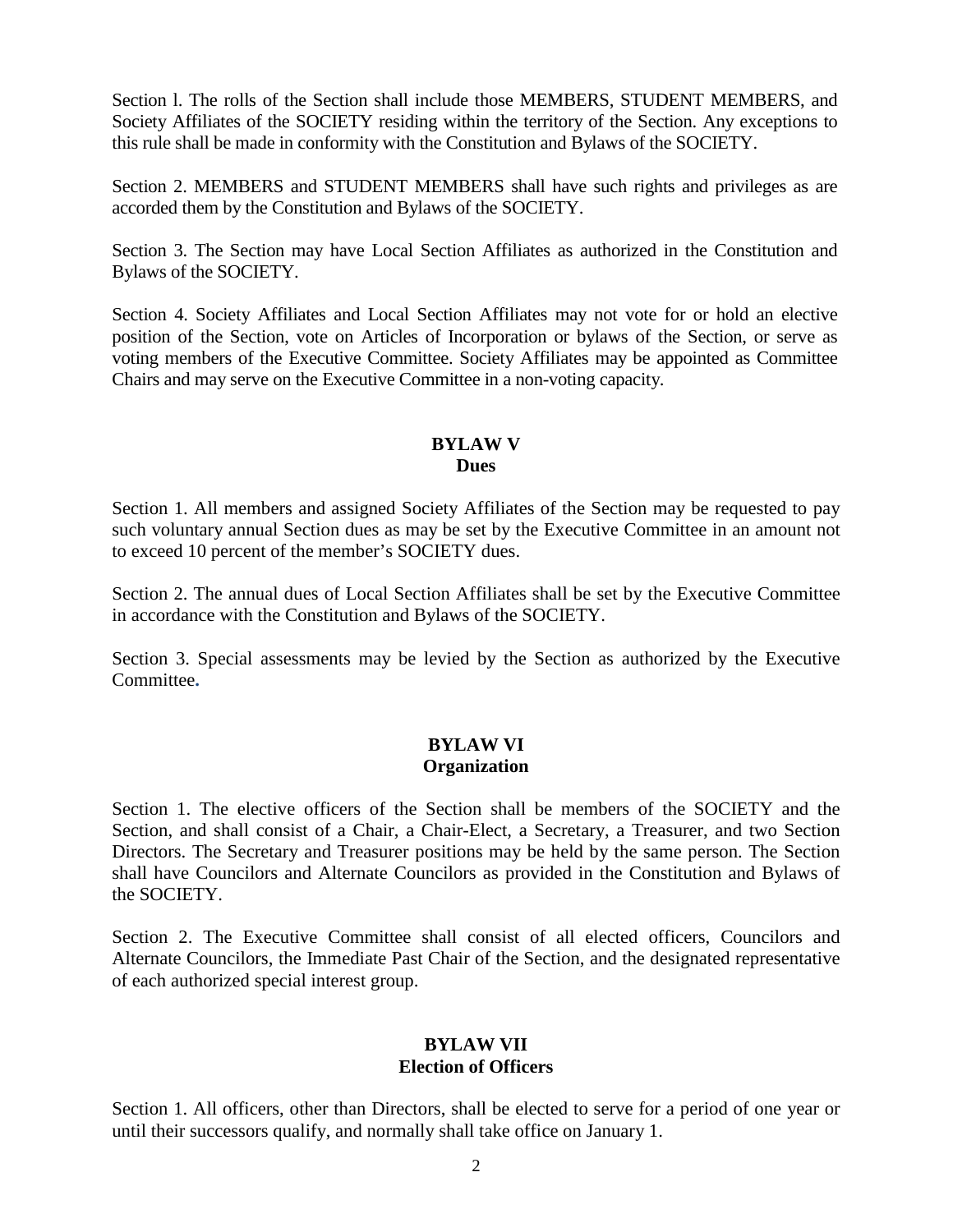Section 2. Directors shall serve for two-year terms. The terms of the two Directors shall overlap: one takes office in even calendar years and the other in odd calendar years. If a Director resigns or is unable to fulfill the obligation of office, then a successor shall be appointed by the Executive Committee and serve until the next election to fulfill the unexpired term.

Section 3. The Councilors and Alternate Councilors must be MEMBERS and shall serve for a period of three years, beginning January 1, as defined in the Constitution and Bylaws of the SOCIETY. Should the Section become eligible to have more than one Councilor and one Alternate Councilor, the Councilors should be elected to provide rotation, if possible. Each Alternate Councilor's term should coincide with the respective Councilor's term.

Section 4. The Chair-Elect shall assume the office of Chair of the Section upon the completion of the term of Chair-Elect. At this time, the Chair shall assume the office of Immediate Past Chair.

Section 5. The Chair and Chair-Elect cannot succeed themselves and no one individual shall be elected to two offices, except as provided elsewhere in these bylaws. Holders of other offices are eligible for re-election.

Section 6. All officers shall be elected by a secret ballot as hereinafter provided:

- a. No later than the first week in September, the Nominating Committee shall meet to prepare a slate of candidates for local offices. At this time the complete membership will be solicited for nominations. The Nominating Committee shall be appointed by the Chair as described elsewhere in the bylaws.
- b. Having obtained the consent of the nominees to be candidates for office, the Nominating Committee shall submit the names of at least one candidate but preferably two or more, for each vacancy to be filled, and its report shall be presented to the membership by October 31 of each year. Nominees for Councilor and Alternate Councilor must be MEMBERS and shall be considered as one group of nominees. Successful candidates for the two offices shall be determined as hereinafter provided. Additional nominations for any position may be made from the floor provided they are supported by at least three seconders or by petition signed by 12 members; in either case with the consent of the nominee. The close of this meeting shall mark the close of the nominations.
	- (1) The Secretary of the Section shall prepare a ballot containing the names of all candidates nominated for office, and shall distribute such ballots to all members of the Section before November 10. This ballot shall be dated.
	- (2) All ballots shall be returned in accordance with the instructions that accompany the ballot.
	- (3) A committee of three tellers, appointed by the Chair, and the Chair-Elect of the Section shall count all ballots within two days after the close of the balloting and the results shall be documented and transmitted to the Chair of the Section by the Committee.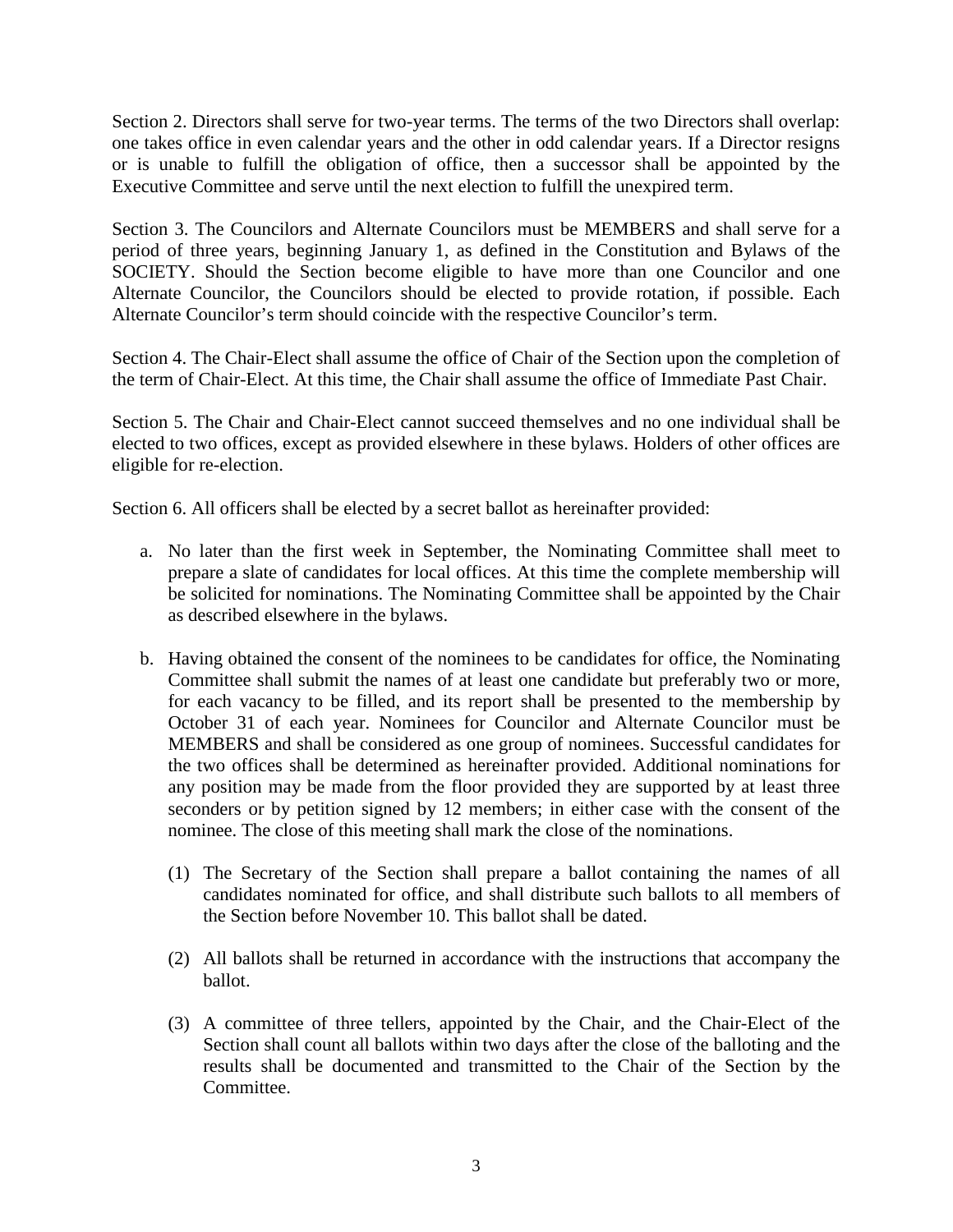- (4) The candidate receiving the highest number of votes for each office other than Councilor or Alternate Councilor shall be declared elected. The candidate for Councilor receiving the highest number of votes shall be declared elected as Councilor. The candidate for Councilor receiving the next highest number of votes shall be declared elected as Alternate Councilor. In case of a tie in the filling of any office, the tie shall be resolved by a vote of the Executive Committee.
- (5) The Chair shall ensure that the results of the election are reported to the Executive Director of the SOCIETY before December 1, and shall announce the names of the successful candidates at the first regular meeting of the Section after the above-stated period of elections.

Section 7. Should a vacancy occur in any office, except Chair or Chair-Elect, it shall be filled by a vote of the Executive Committee. Such officers shall serve until the next regular election. Should the vacant office be that of Chair, the Chair-Elect shall automatically assume the duties of Chair in addition to the duties of Chair-Elect. Should the vacant office be that of Chair-Elect, a new Chair-Elect shall be elected by a ballot of the Section.

# **BYLAW VIII Duties of Officers and Executive Committee**

Section 1. The Chair shall preside at all meetings of the Section and of the Executive Committee, to carry into effect the decisions and recommendations of that Committee, to appoint all committee chairs, and to carry out all those duties required by the Constitution and Bylaws of the SOCIETY and by these bylaws, and such other duties that may be assigned from time to time by the Executive Committee.

Section 2. The Chair of the Section shall serve as the Chair of the Executive Committee and shall, with the advice of the Executive Committee, appoint members of all standing and ad hoc committees.

Section 3. The Executive Committee shall be the governing body of the Section and as such, shall have full power to conduct, manage, and direct the business and affairs of the Section in accordance with the Constitution and Bylaws of the SOCIETY and with these bylaws.

Section 4. In the absence of the Chair, the Chair-Elect shall preside at all meetings of the Section and of the Executive Committee. The Chair-Elect shall serve as the Program Chair. The Chair may also designate other duties to the Chair-Elect.

Section 5. The duties of the Secretary shall be to keep a record of the proceedings of the Section and of the Executive Committee, to maintain a list of members and affiliates, to send to members and affiliates such notices as the business of the Section may require, in collaboration with the Chair, submit a report to the Section at its annual meeting, and to carry out the duties required by the Constitution and Bylaws of the SOCIETY and as specified elsewhere in these bylaws. At the close of the fiscal year, the Secretary shall transmit to the successor all pertinent records, minutes, and correspondence essential to the maintenance of a permanent set of useful records for the Section.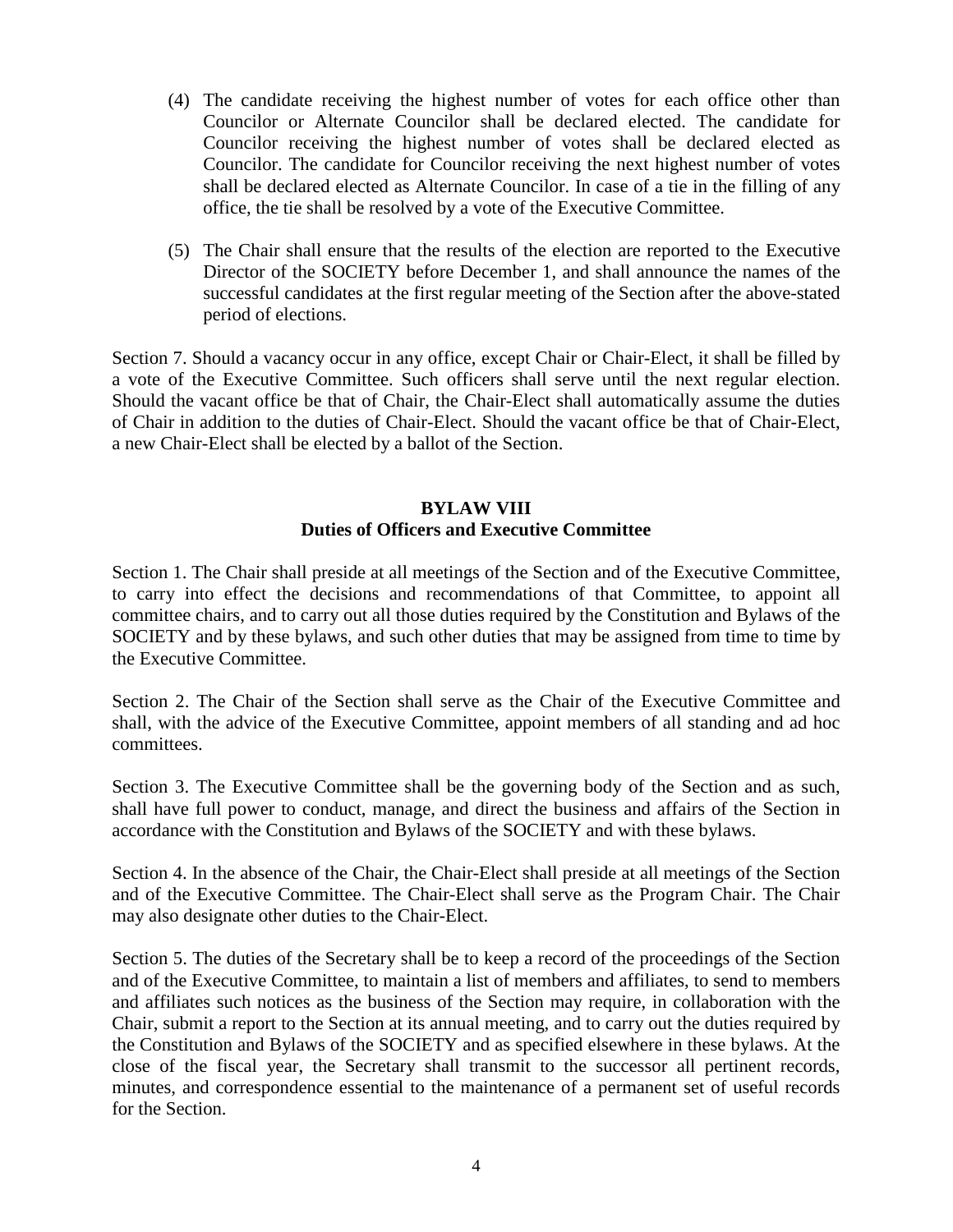Section 6. The Treasurer shall have charge of the funds of the Section, keep an accurate record of all receipts and disbursements, receive dues and other payments, and make those disbursements approved by the Executive Committee. The Treasurer shall render an account of all transactions and of the financial condition of the Section to the Executive Committee at times set by the Committee, and shall submit such reports as are required by the Constitution and Bylaws of the SOCIETY. The Treasurer shall propose the annual budget for the following year which must be approved by the Executive Committee by December 31.

An annual audit shall be conducted by two or more disinterested members, appointed by an officer with no authority to disburse funds.

Section 7. The Councilors and Alternate Councilors shall serve as members of the Executive Committee and shall also fulfill all duties required by the Constitution and Bylaws of the SOCIETY. Should a Councilor be unable to attend a meeting of the Council of the SOCIETY, that person shall advise the Chair of the Section not less than one month in advance of the inability to perform this duty. The Chair shall then appoint a duly elected Alternate Councilor to represent the Section in the aforementioned meeting of the Council of the SOCIETY.

Section 8. It is the primary responsibility of a Director to see that decisions are made at the Executive Committee level, which further the stated goals of the Section, in accord with the goals of the SOCIETY. A Director's advice to the Executive Committee, whether relating to policy, execution, or finances, must be to the betterment of the Section, even if this is to the detriment of the Director's own situation, whether personal or business. A Director should have knowledge of the history and long-term goals of the Section; therefore a Director ideally should have been a member of the Section for several years and involved in Section administration, either as an elected or an appointed officer.

Section 9. For the purposes of an official meeting of the Executive Committee, a quorum shall consist of 50 percent of the membership of the Executive Committee.

#### **BYLAW IX Committees**

The Chair, with the advice and assistance of the Executive Committee, shall be empowered to appoint such standing committees as may be needed for the successful accomplishment of the activities of the Section. The committees shall consist of a chair and of other members as deemed necessary.

The Nominations Committee, composed of at least three members, shall handle all matters dealing with the nominations of Section offices.

## **BYLAW X Special Interest Groups**

Section 1. A Special Interest Group (Group) may be formed with temporary status for one year by authorization of the Executive Committee on receipt of petition of five percent of the members of the Section who state their desire to form a Group for activity in a field devoted to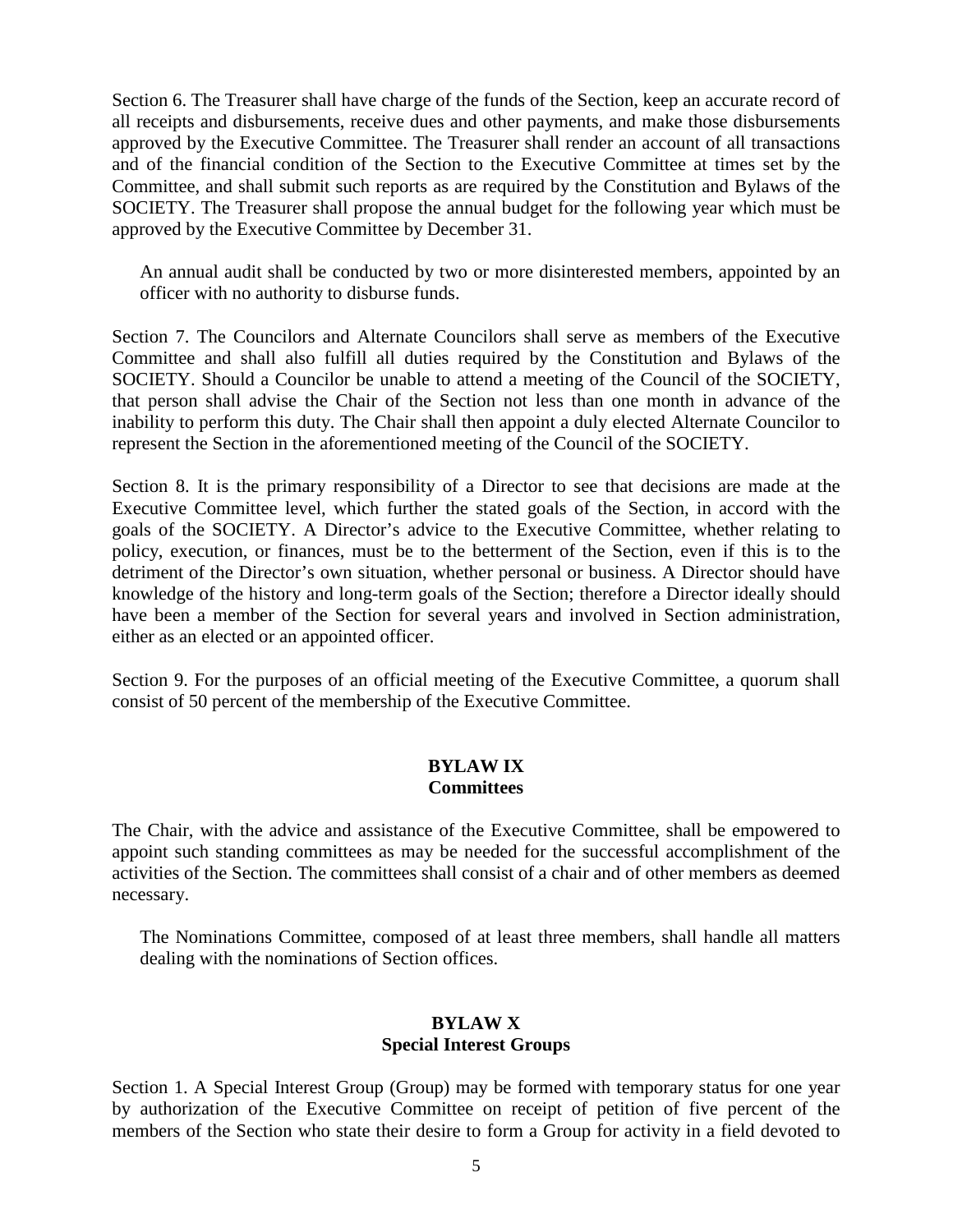the promotion of one or more branches of chemistry. Such Groups may combine with similar Groups from neighboring Local Sections for the advancement of their specialized interest.

Section 2. The organization and operation of Groups must be consistent with the Constitution and Bylaws of the SOCIETY and the bylaws of the Section.

Section 3. After one year of operation of a Group in a successful manner, the Group may be granted permanent status by the Executive Committee and continue as long as it renders service considered by the Executive Committee to be both effective and consistent with the objects of the Section.

Section 4. A Group must formulate bylaws which shall be approved by the Executive Committee, and which shall be consistent with the bylaws of this Section and the Constitution and Bylaws of the SOCIETY.

## **BYLAW XI Meetings**

Section 1. The Section should have at least six meetings each year. Meetings may assume a variety of formats, including formal meetings, presentations, banquets, mixers, or other activities.

Section 2. The time and place of such meetings shall be designated by the Chair acting upon the advice of the Program Committee.

Section 3. One meeting each year shall be designated by the Executive Committee as the annual meeting.

Section 4. For the purpose of conducting business affairs, a quorum of five percent of the members of the Section shall be required to constitute an official meeting. Notice of all meetings shall be distributed to each member and affiliate of the Section.

Section 5. The Section shall hold special meetings at the call of the Executive Committee or on petition of 25 members of the Section. The written notice of special meetings shall be distributed to each member and affiliate of the Section and shall state the exact nature of the business to be transacted.

Section 6. A Historian may be appointed each year by the Chair to keep records of the meetings of the Section as may be appropriate, such as newspaper articles, copies of programs, etc. Other duties could include keeping Section mementos such as the charter, a roster of charter members, a roster of officers, items of publicity, and such other items as may be appropriate to preserving a complete and adequate history of the Section.

Section 7. The most recent edition of *Robert's Rules of Order Newly Revised* shall be the parliamentary authority for all matters not covered in these bylaws or in the SOCIETY's documents.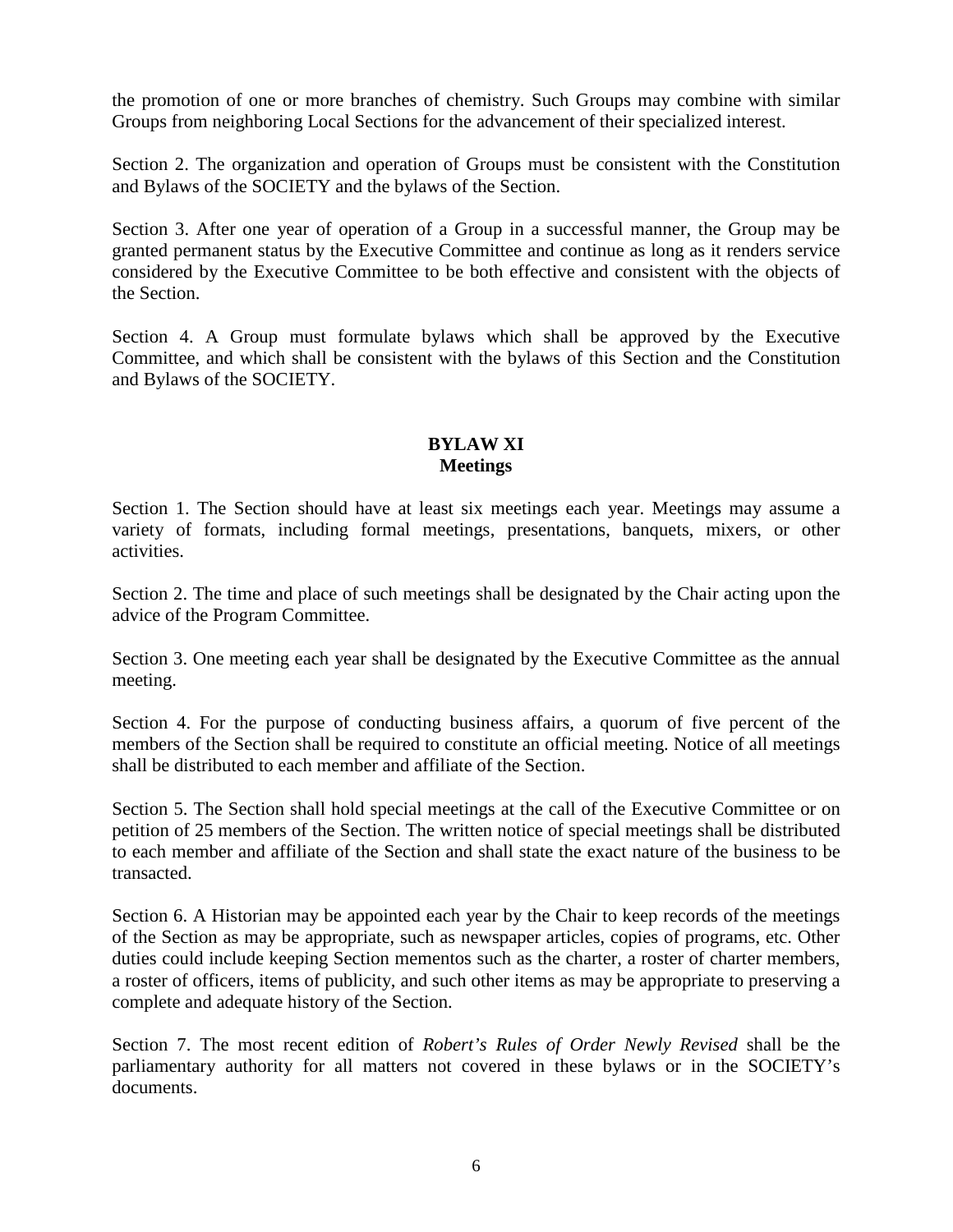## **Bylaw XII Recall of Elected Officials**

Section 1. The elected officials of the Section (officers or elected Executive Committee members) are subject to recall for neglect of duties or conduct injurious to the SOCIETY. Recall procedures are not applicable to Councilors and Alternate Councilors elected by Local Sections.

Section 2. The recall of an official shall be initiated when a signed petition, indicating in writing the specific charges and reasonable substantiating evidence is submitted to the Chair from at least five voting members of the Section. In the event the Chair is the official in question, the Chair-Elect shall receive the petition and shall assume the duties of the Office of Chair with respect to this issue until the issue is resolved.

Section 3. The Chair shall, without delay, determine that the petitioners are aware of the gravity of their actions and the procedures to be followed. The Chair shall seek an alternative resolution to the problem and a withdrawal of the petition at this time. In the absence of a resolution to the problem, the Chair shall present the issue to the Executive Committee as a new business item at the next Executive Committee meeting.

- a. The Executive Committee shall promptly continue the recall process or dismiss the petition as ill-founded or find an alternative solution to the problem. The Chair shall promptly inform the petitioners and the official of the decision of the Executive Committee.
- b. If the proceedings continue, the Chair shall assign the duties of the official to another qualified member of the Section until the issue is resolved.
- c. If the proceedings continue, the official shall be offered an opportunity to answer the allegations in the petition before the Executive Committee.

Every reasonable effort shall be made to contact the official throughout this procedure. That effort shall include a certified letter to the last known address on the official SOCIETY membership rolls. Upon notification, the official shall have thirty days to make a written response to the allegations. The Executive Committee shall decide whether to proceed after studying the official's response. The Chair shall inform the official and the petitioners of the decision of the Executive Committee.

If no contact with the official can be made after a reasonable effort, the Executive Committee may remove the official in question with a two-thirds vote of the remaining members.

- d. If the proceedings continue, the official shall choose one of the following options:
	- (1) The official may resign.
	- (2) The official may request a recall vote in the same manner as the original election, which must be consistent with the Section bylaws. The voting membership shall be informed, through brief written statements prepared by the Executive Committee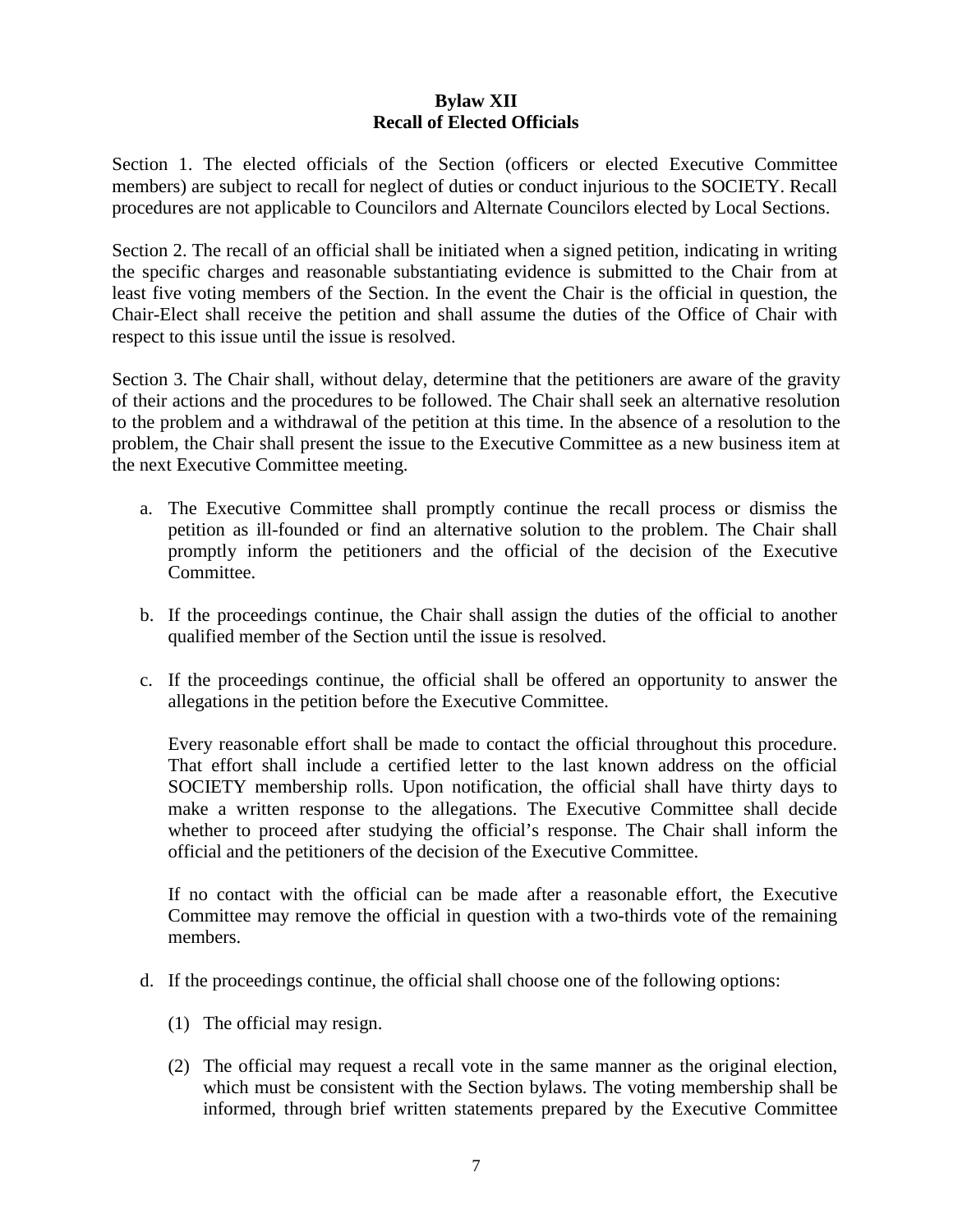and the official, of the issues involved with the recall vote. Both statements shall be distributed to the voting membership before the vote is taken.

- (3) The official may request a hearing and a recall vote by the remaining members of the Executive Committee. A two-thirds vote of the remaining members of the Executive Committee shall be required to recall the official.
- (4) The official may choose not to respond and thus forfeit the position.

Section 4. The vacancy provisions of these bylaws shall be used to fill a vacancy caused by a recall process. The membership of the Section and the Executive Director of the SOCIETY shall be informed of the results of the recall process and the replacement of the official.

# **BYLAW XIII Amendments**

Section 1: A petition to amend the bylaws may be initiated by the Executive Committee, or by petition signed by at least 25 or more members or three percent of the members of the Section, whichever is larger. If the proposed amendment is approved by the Executive Committee, it shall, if practical, be submitted to the SOCIETY's Committee on Constitution and Bylaws (C&B) for review. After any required changes are incorporated, and any recommended changes reviewed and accepted or rejected by the Executive Committee or a majority of the petitioners, the Secretary shall distribute the amendment(s) to each member of the Section when notice of the next meeting or notice of a ballot on the amendment is provided.

Section 2. If a proposed amendment is not approved by a majority of the Executive Committee, and if the petition is signed by at least 25 or more members or three percent of the members of the SECTION, whichever is larger, it shall, if practical, be submitted to C&B for review before being submitted to the membership of the Section. After any required changes are incorporated, and any recommended changes reviewed and accepted or rejected by a majority of the petitioners, the Secretary shall distribute the amendment(s) to each member of the Section when notice of the next meeting or notice of a ballot on the amendment is provided.

Section 3. At least two thirds (2/3) of votes cast shall be required to approve the amendment.

Section 4. The Secretary shall distribute the outcome of the vote regarding the amendment(s) to the Section members and within one month, shall meet all requirements for submitting the results to the Committee on Constitution and Bylaws.

Section 5. Amendments to these bylaws shall become effective upon approval by C&B, acting for the Council of the SOCIETY, unless a later date is specified.

# **BYLAW XIV Dissolution of the Section**

Upon the dissolution of the Section, any assets of the Section remaining thereafter shall be conveyed to such organization then existent, within or without the territory of the Local Section